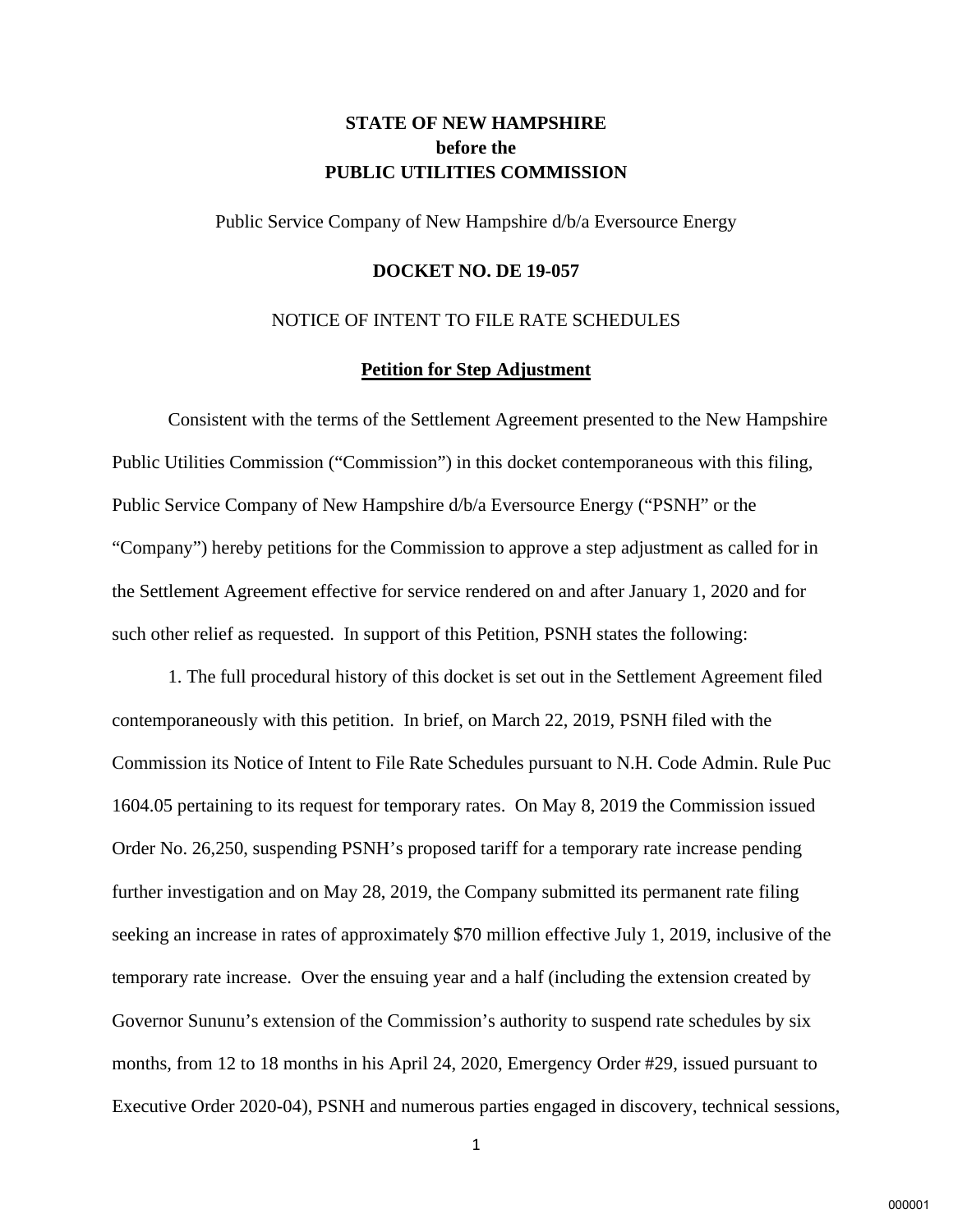and other discussions culminating in the Settlement Agreement on permanent rates that is filed with the Commission contemporaneous with this submission.

2. Pursuant to Section 10 of that Settlement Agreement, PSNH is to be allowed three step increases to account for plant placed in service in calendar years 2019, 2020, and 2021. This filing represents the first of those step increases, and is intended and designed to take effect at coincident with the effective date of permanent rates as contained in the Settlement Agreement.

3. Under the terms of the Settlement Agreement relating to this first step:

the Company shall make a filing at or around the time of the filing of this Settlement Agreement with testimony and supporting information describing the capital projects placed in service in calendar year 2019, as well as testimony and supporting information describing the proposed rate impact, using the documentation available at the time of the filing. In addition, the Company's initial filing shall provide a summary list of capital projects, excluding new business projects, showing, at least: the project name and description; initial budget by project; variances from the initial budget; and final actual costs.

October 9, 2020 Settlement Agreement in Docket No. DE 19-057, Section 10.2. Included with this submission are:

- Testimony of Lee G. Lajoie, Manager of System Resiliency, and David L. Plante, Manager of the New Hampshire Project Management Department, discussing the capital projects and the processes in place at the Company pertaining to project management and budgeting; and
- Testimony of Erica L. Menard, Manager of New Hampshire Revenue Requirements, and Edward A. Davis, Director of Rates, describing the revenue requirement calculations, rate design and rate impacts from this first step increase related to the relevant plant additions.

4. As described through the above-identified testimony, and the accompanying attachments and other information, this filing demonstrates relevant support for the additions to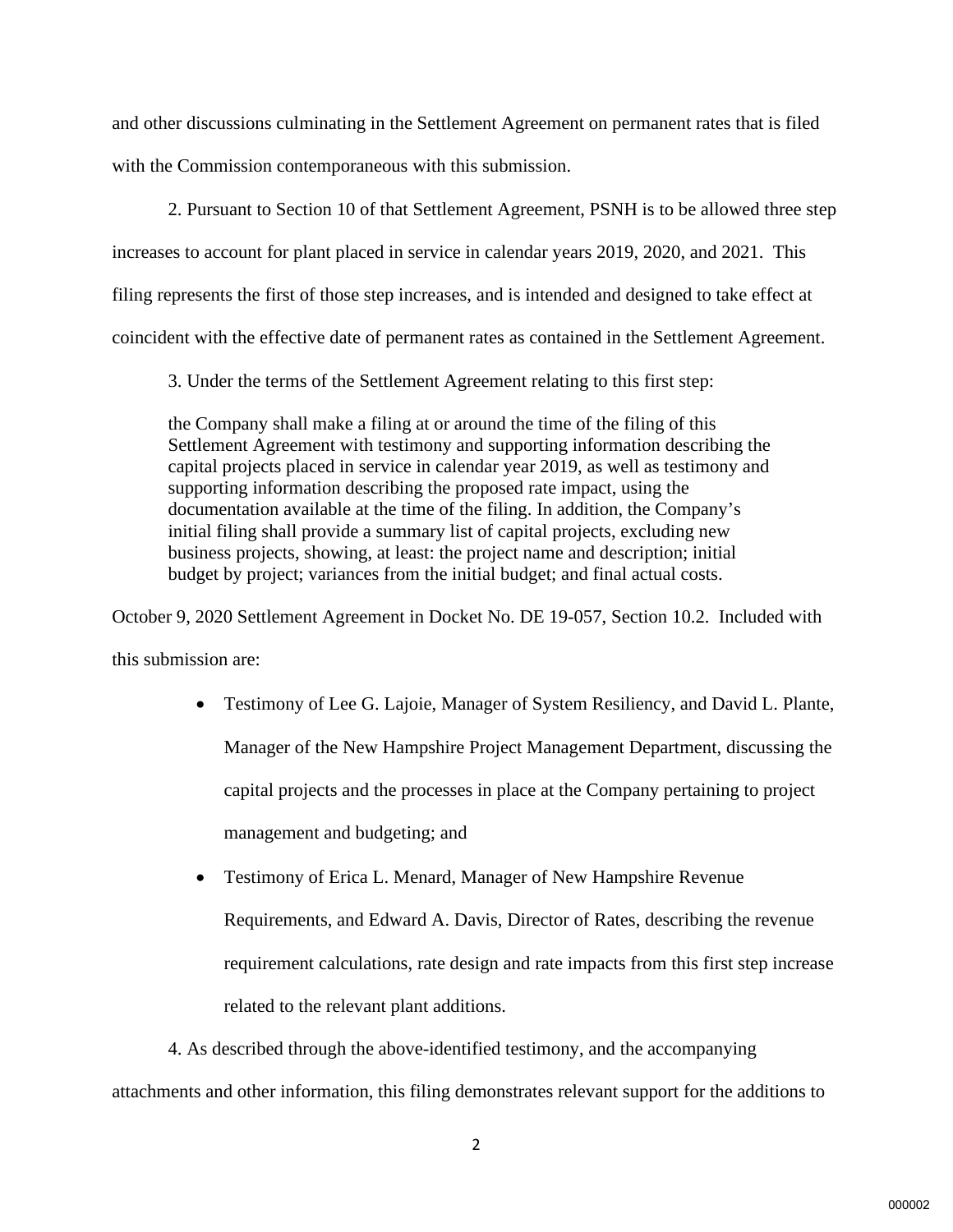the Company's plant-in-service in calendar year 2019 consistent with the terms of the Settlement Agreement.

5. Pursuant to the terms of the Settlement Agreement, the step adjustment is capped at \$11 million in revenue requirement, and any revenue requirement above that amount would be deferred for some other means of recovery. If, however, the revenue requirement came in under \$11 million, then only the actual amount would be recovered. As described in the included testimony and attachments, the requested revenue requirement increase in this step is \$10,650,642 and is intended to be effective at the same time as the overall distribution rate increase called for in the Settlement Agreement.

6. The rate adjustments requested by the Company in this filing result in rates that are just and reasonable and in the public interest and should, therefore, be approved.

**WHEREFORE**, PSNH respectfully requests that the Commission:

A. Grant the Company's request for a permanent rate increase of \$10,650,642 as described in the included testimony and supporting information; and

B. Order such further relief as may be just and equitable.

Respectfully submitted,

Public Service Company of New Hampshire d/b/a Eversource Energy By Its Attorney

Dated: October 9, 2020

By:\_\_\_\_\_\_\_\_\_\_\_\_\_\_\_\_\_\_\_\_\_\_\_\_\_\_\_\_\_\_\_\_\_\_\_\_\_\_\_\_\_\_\_\_\_ Matthew J. Fossum Senior Counsel Public Service Company of New Hampshire d/b/a Eversource Energy 780 N. Commercial St.